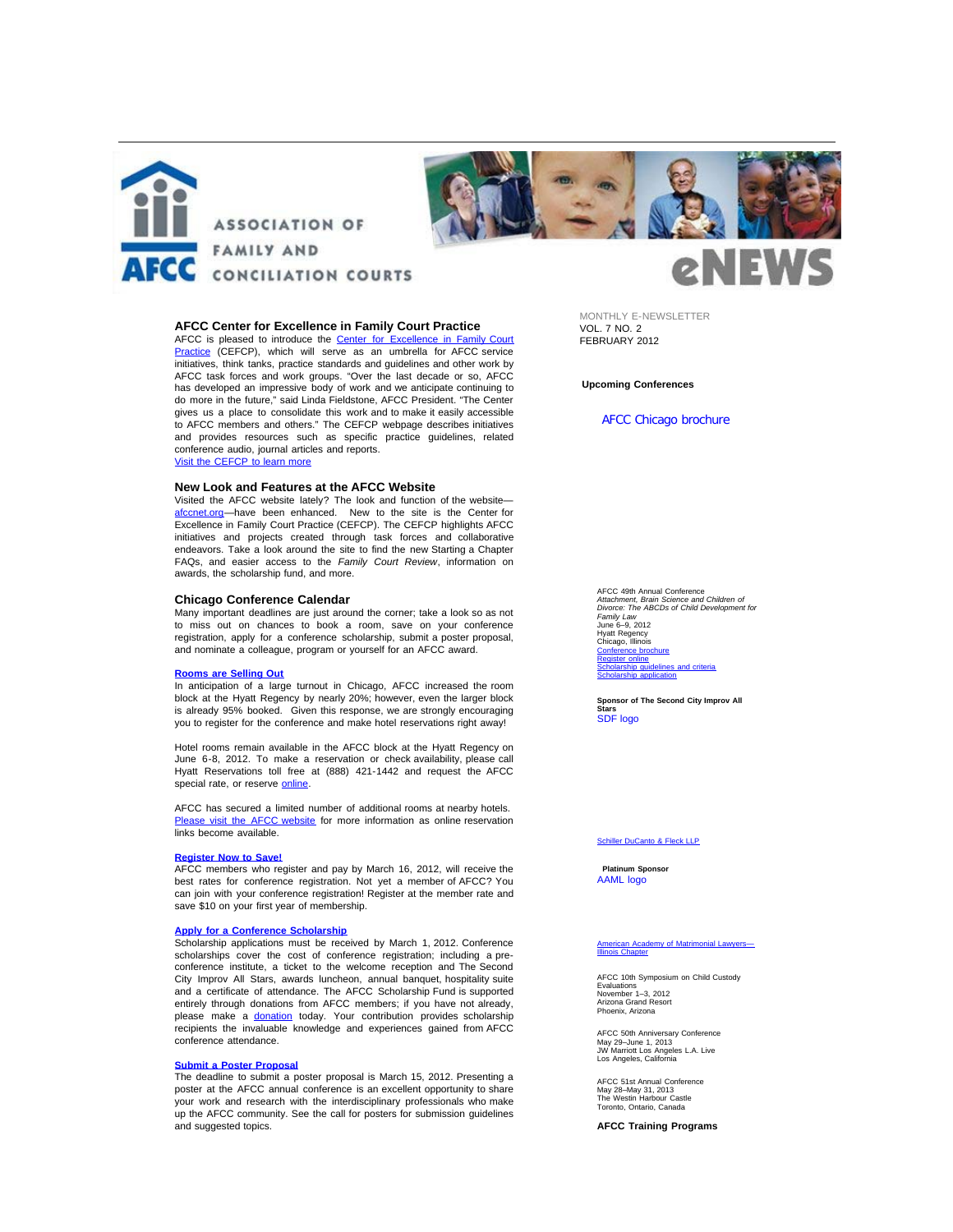## **Nominate a [Colleague](http://afcc.networkats.com/members_online/utilities/emailct.asp?87fcff3556b1d0cb4e207dfde77cb88b262dcbef92746e237f5161e21c0c7abab8553853a7485e25) or Program for an Award**

The AFCC Awards Committee will accept nominations until March 15, 2012 for awards to be presented at the annual conference. Nominate an AFCC member for the John E. VanDuzer Distinguished Service Award; a researcher, colleague or even yourself for the Stanley Cohen Distinguished Research Award; or a court-connected service program for the Irwin Cantor Innovative Program Award. It's easy to make a nomination; just submit a brief letter explaining how the nominee fits the criteria for the award. See the **[Awards page](http://afcc.networkats.com/members_online/utilities/emailct.asp?2386b73acb982e1e4e08bd1c847ccf5a4d1496a492746e237f5161e21c0c7abab8553853a7485e25)** for full descriptions of each award and complete nomination instructions.

### **Member Profile**

### *Leslie Drozd, PhD, Newport Beach, California*

When you meet Leslie Drozd you are struck by her serene, zen-like calm. She appears unhurried and relaxed, like someone who has nothing else to do than to give you her full attention. This demeanor belies the enormous level of activity and accomplishment going on behind the scenes. [Read more](http://afcc.networkats.com/members_online/utilities/emailct.asp?5be241c21a38c734a97e2a35a398f54f9c960a4692746e237f5161e21c0c7abab8553853a7485e25)

# **Ask the Experts**

**Ten Things to Enhance Social Media Success for Family Law Professionals**

## *By Annette Burns, Phoenix, Arizona*

Here are ten things you can do to enhance your online experiences, even if you "don't believe in" social media. [Read more](http://afcc.networkats.com/members_online/utilities/emailct.asp?697dd21315a2cf42a9890df1ccbf90c7a0b165c692746e237f5161e21c0c7abab8553853a7485e25)

#### **Member News**

**Hon. Leonard Edwards**, Los Altos Hills, California, was declared Los Altan of the Year by the *Los Altan Town Crier*. He is a past president of NCJFCJ and served as a Superior Court of California County of Santa Clara Family and Juvenile Court Judge for 26 years before his retirement in 2006. He is currently serving a half-time position as the Judge-in-Residence at the Center for Families, Children & the Courts, a division of the California Administrative Office of the Courts, as a consultant specializing in juvenile law, domestic violence, drug courts, judicial ethics and other issues relating to children and families within the court system.

**Robert Emery**, PhD, Charlottesville, Virginia, was the recipient of Distinguished Contribution to Family Psychology Award awarded by the APA Division 43—Society for Family Psychology in recognition of his special contributions to the advancement of the field of family psychology. Dr. Emery is associate editor of *Family Court Review*, a professor of psychology and director of the Center for Children Families and the Law at the University of Virginia.

**Hon. Denise McColley**, Napoleon, Ohio, was elected to serve as president of Ohio Association of Domestic Relations Judges for 2012. She was among nine newly elected to leadership positions, including three AFCC members: Diane Palos, Rocky River, Ohio, who was elected vice president; Pamela A. Heringhaus, Bowling Green, Ohio and Tiffany E. Beckman, Paulding, Ohio, who were elected as trustees. Denise is a former president of AFCC and co-chair of the AFCC Conference Committee.

**Margaret S. Powers**, LCSW, MSW, MA, Arlington Heights, Illinois has been selected for the National Association of Social Workers Northeastern Illinois District Lifetime Achievement Award.

**Matthew J. Sullivan**, PhD, Palo Alto, California, was honored with the 2012 Joseph Drown Award for Outstanding Services to Children by the California Chapter of AFCC. Matt is on the board of directors of both AFCC and the California Chapter, is on the editorial board of the *Journal of Child Custody*, and has served on the AFCC Task Force on Parenting Coordination and co-chaired the AFCC Task Force for Court-Involved Therapy.

#### **In Memoriam**

With profound sadness and deep shock, the New Jersey Chapter of AFCC reports the untimely death of Phil Sobel, Esq. He was a founding member of the chapter and a Past President. He remained involved with the chapter as a member of the Executive Board and the Program Committee. [Read more](http://afcc.networkats.com/members_online/utilities/emailct.asp?4fce7ed9baf2f32c6148a10796b829c6528142a492746e237f5161e21c0c7abab8553853a7485e25)

### **Chicago Trainings**

Limited space remains for two excellent training programs, each presented by two well-known AFCC members. Join AFCC and Loyola Civitas ChildLaw Center in Chicago, March 5-6, 2012, when William Eddy, MSA, JD will present *Managing Personality-Disordered Parents* and March 7-8, when Joan B. Kelly, PhD, will present *Advanced Parenting Coordination Practice: Working More Effectively with Parents and Children*. [Register today or view full program information and presenter bios](http://afcc.networkats.com/members_online/utilities/emailct.asp?db940e4d1e385342b1ae6d5b210be0a8a1ae881892746e237f5161e21c0c7abab8553853a7485e25)

**Family Law in the News What Makes a Good Family Court Judge** *By Henry Gornbein, courtesy of The Huffington Post* Managing Personality-Disordered Parents *William A. Eddy, MSA, JD*<br>March 5-6, 2012<br>Chicago, Illinois<br><u>[More information](http://afcc.networkats.com/members_online/utilities/emailct.asp?db940e4d1e385342b1ae6d5b210be0a8a1ae881892746e237f5161e21c0c7abab8553853a7485e25)</u>

Advanced Parenting Coordination Practice<br>*Joan B. Kelly, PhD*<br>March 7–8, 2012<br>Chicago, Illinois<br><u>Chicago, Illinois</u>

### **AFCC Chapter Conferences**

Florida Chapter Conference *Spirit of Cooperation* March 30–31, 2012 Renaissance Tampa International Plaza Tampa, Florida More inf

Washington Chapter Conference *Systemic Solutions for Families in Crisis*<br>April 13–14, 2012<br>Washington Athletic Center<br>Seattle, Washington **More** informati

Massachusetts Chapter Conference *The Search for Truth: Memory, Distortion and Deception in Family Law Cases* May 4, 2012 Regis College Weston, Massachusetts More in

**Join AFCC** Are you a member?<br><u>[Join](http://afcc.networkats.com/members_online/utilities/emailct.asp?484cd69e094f8e709bf476f29bf5371a3675747b92746e237f5161e21c0c7abab8553853a7485e25)</u> or <u>[Renew](http://afcc.networkats.com/members_online/utilities/emailct.asp?b4b42a951d82820f18239ede3d3e337360ee957f92746e237f5161e21c0c7abab8553853a7485e25)</u>

AFCC offers member benefits that promote excellence in practice [View member benefits](http://afcc.networkats.com/members_online/utilities/emailct.asp?7c847dd06646a8ab2a6399e2b1c7f435b1b8b48092746e237f5161e21c0c7abab8553853a7485e25)

### **About AFCC eNEWS**

*AFCC eNEWS* is a monthly e-newsletter<br>published by the Association of Family and published by the Association of Family and<br>Conciliation Courts (AFCC). AFCC eMEWS<br>provides professionals with time sensitive and<br>up-to-date topics including practice tips,<br>research innovations and international news.<br>Reade

### **Editor:**

Leslye Hunter<br><u>[editor@afccnet.org](mailto:editor@afccnet.org)</u>

AFCC welcomes your comments, questions or<br>feedback. Please email the editor by [clicking](mailto:editor@afccnet.org) [here](mailto:editor@afccnet.org).

[Unsubscribe](mailto:afcc@afccnet.org)

[facebook](http://afcc.networkats.com/members_online/utilities/emailct.asp?ca231716a9d24ac686d4aa30dd38cf9ef7d26d4792746e237f5161e21c0c7abab8553853a7485e25) twitter [LinkedIn](http://afcc.networkats.com/members_online/utilities/emailct.asp?c2cd46518ba5c4675427c7c3211967953b3405a792746e237f5161e21c0c7abab8553853a7485e25) [twitter](http://afcc.networkats.com/members_online/utilities/emailct.asp?5e3d077410036087e4579b3b272a98e45169c67492746e237f5161e21c0c7abab8553853a7485e25)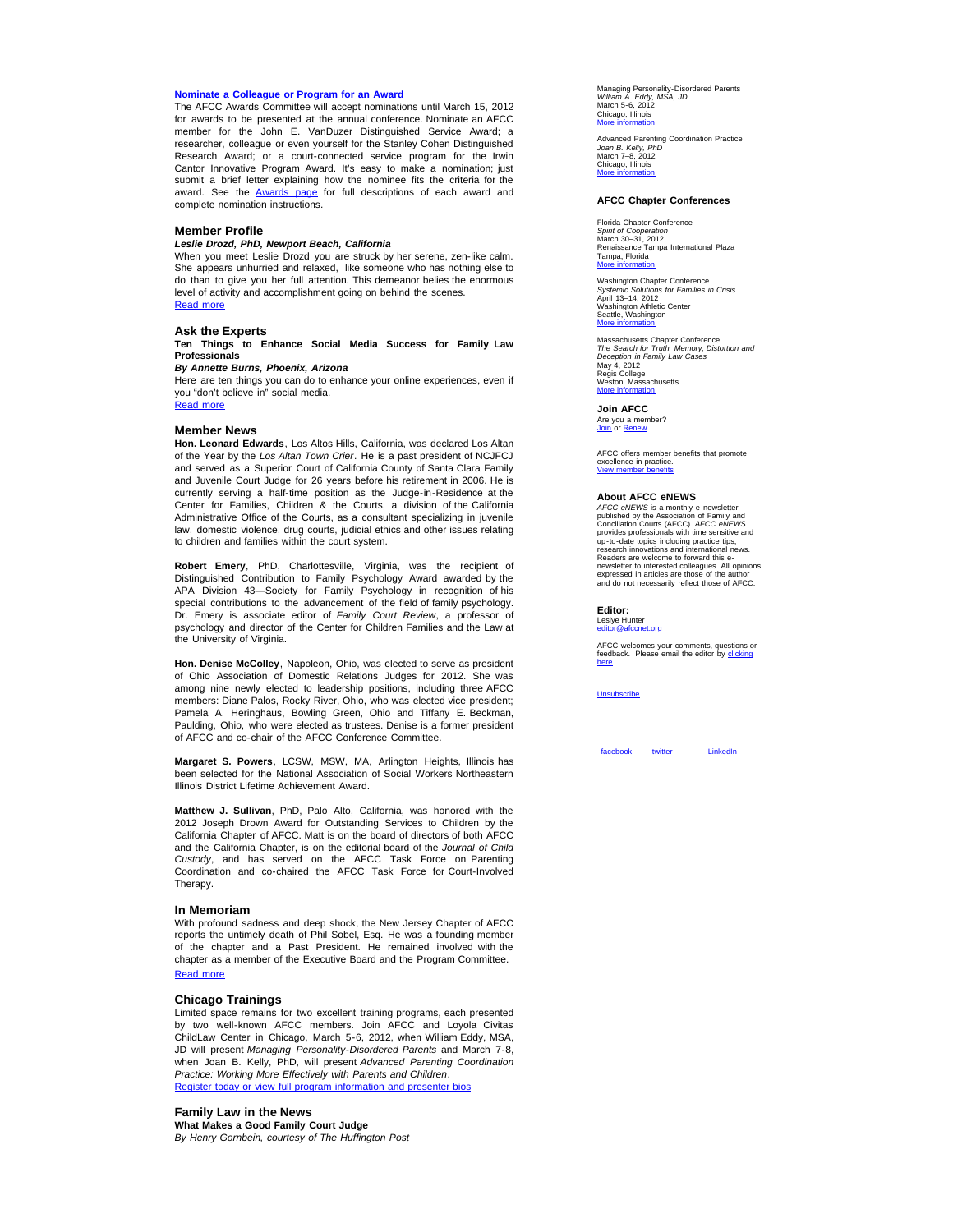In over forty years of practicing family law, I have appeared before<br>hundreds of different judges. I have found that some are rude, arrogant,<br>and suffer from what is known as black robe syndrome. This means that<br>they have

6525 Grand Teton Plaza Madison, WI 53719 Phone: (608) 664-3750 Fax: (608) 664-3751 [www.afccnet.org](http://afcc.networkats.com/members_online/utilities/emailct.asp?f62f722625db74ef72bc797c822c3c20773d1b5292746e237f5161e21c0c7abab8553853a7485e25)

*Professionals dedicated to improving the lives of children and families through the resolution of family conflict*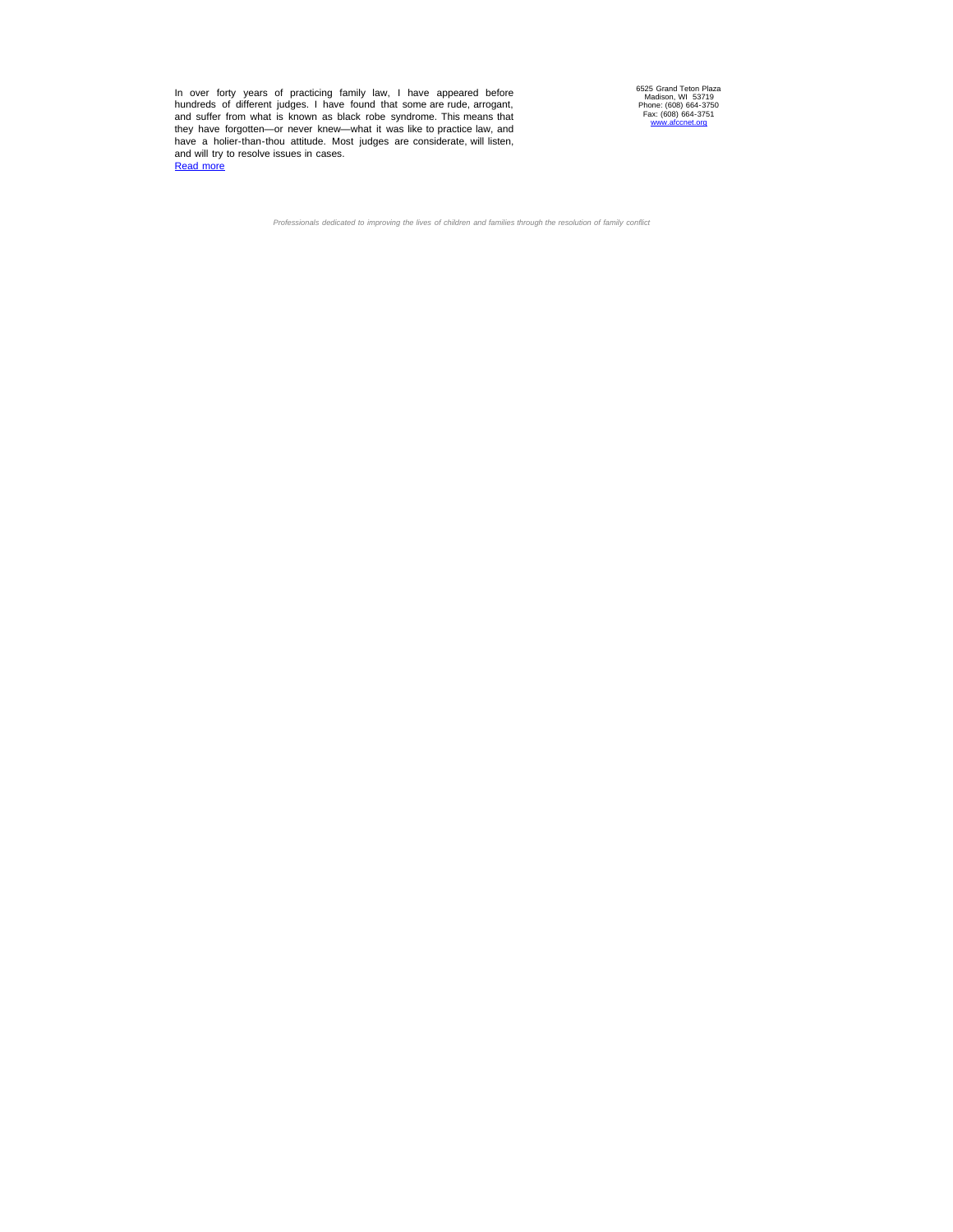



# **Ten Things to Enhance Social Media Success for Family Law Professionals**

*Annette Burns, Phoenix, Arizona* 

Here are ten things you can do to enhance your online experiences, even if you "don't believe in" social media.

- 1. Wade into something. If you've wondered about Facebook, take the leap and sign on. Nothing bad will happen, and you might find something interesting.
- 2. LinkedIn is a good starting point for folks who don't want the chatter and goofing around of Facebook. LinkedIn is for business. You'll receive links that might be of interest to you (easy to click and read).
- 3. Offer some content for free. Whether it's in your emails or on a social media site you're already using (Facebook, Twitter, LinkedIn or the like), offer an interesting article that you think will be of use to the friends you talk with online. Give away information. The more you give, the more you get out of online activity. Social media should be 92% giving and 8% getting.
- 4. General information is fairly common on the web. If you can offer specific information you will stand out. Don't post about mediation in general; post about a specific mediation issue, such as resolving impasse.
- 5. Online activity of any kind is just like a conversation. Whether you're emailing colleagues, engaging on a listserv, or using a social media site, just write like you're talking with friends over coffee.
- 6. Never, ever, ever think of simply using social media as a way to get business. If you're planning to use social media as a form of advertising for yourself or your practice, don't even start. While social media is a GREAT way to get business, it won't work if you're trying too hard.
- 7. Never get engaged in a discussion of anyone's specific case online, whether on a listserv (even with people you trust), LinkedIn or Facebook. Professional communications online are for discussion of general issues, theories and resources that are helpful to a wide group of people. Individuals may try to get you to talk about a specific case, and that's always dangerous, even in a closed group.
- 8. Go for quality of contacts (people you talk to online) and not quantity. It's better to engage with six people who are really interested in the same things you are than to have 500 contacts who are too general to be of help or interest to you.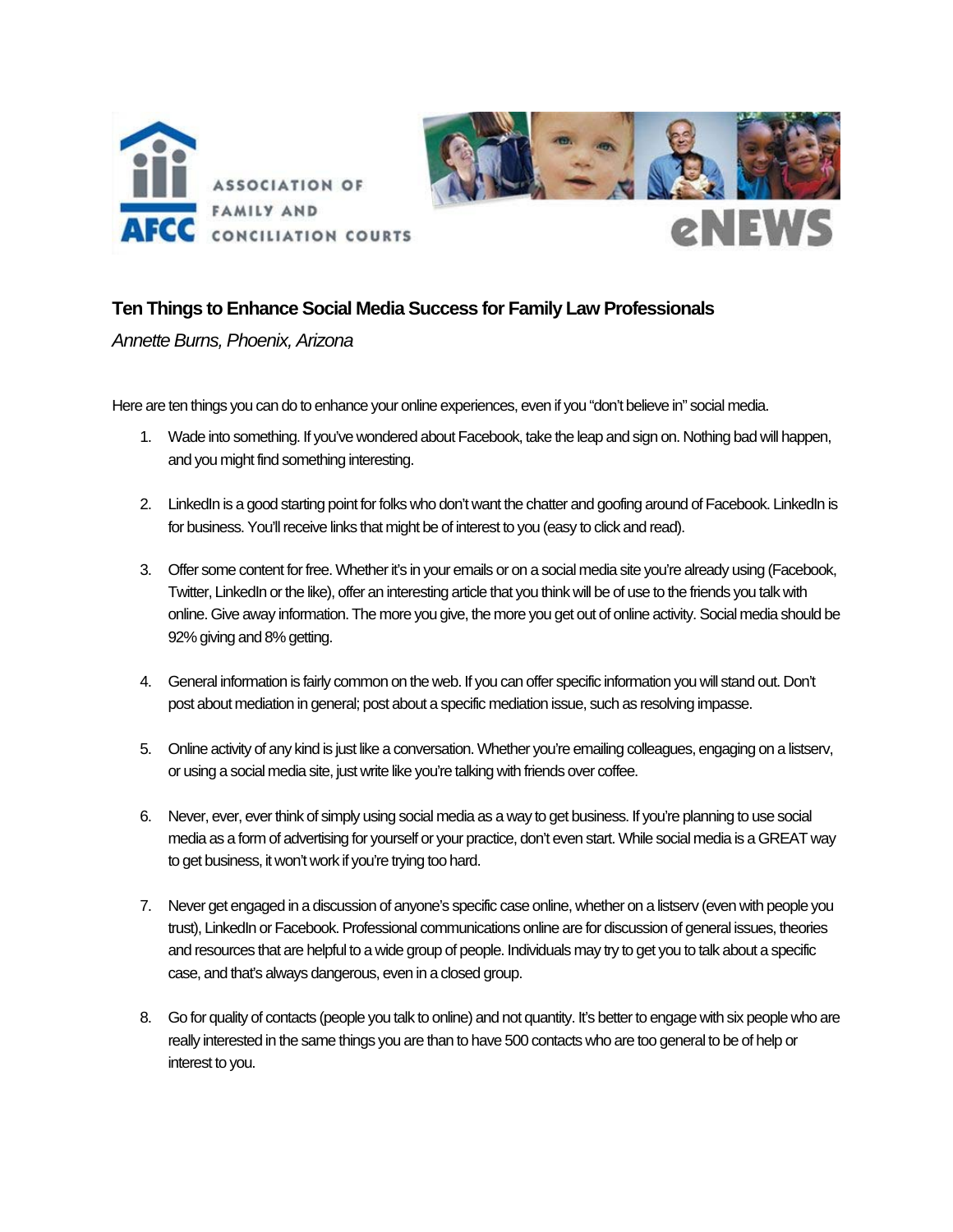- 9. Social media is just like anything else: the more you put in, the more you get out. If you spend 5-10 minutes a day reviewing and updating things like your Facebook or LinkedIn status, or tweeting even once a day, you will see the value in less than a month. Consistency is key—along with quality over quantity!
- 10. Social media is the world's largest focus group. Listen and read—don't preach.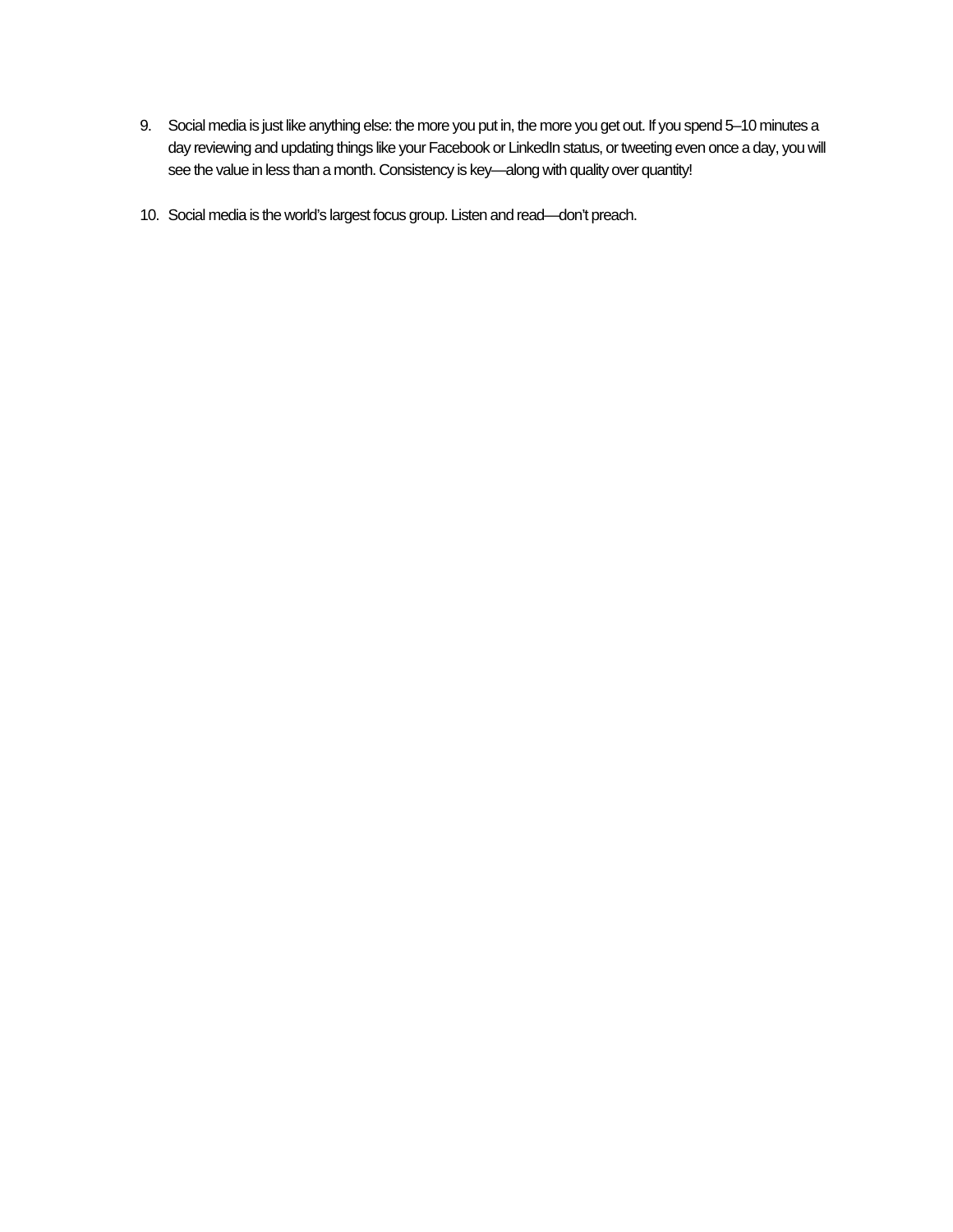



# **AFCC Member Profile**

*Leslie Drozd, PhD, Newport Beach, California* 

When you meet Leslie Drozd you are struck by her serene, zen-like calm. She appears unhurried and relaxed, like someone who has nothing else to do than to give you her full attention. This demeanor belies the enormous level of activity and accomplishment going on behind the scenes. Besides having a busy and successful clinical and forensic private practice as a marriage, family and child therapist; acting as a consultant to attorneys; providing case management and parenting coordination; being an expert on family violence and substance abuse; founding and serving as editor in chief of the *Journal of Child Custody*; writing numerous scholarly articles; frequently presenting and training for AFCC and AFCC Chapters; co-editing (with Kathy Kuenhle) an important new book, *Parenting Plan Evaluations: Applied Research for the Family Court*, and co-authoring a book in progress; Leslie is also a wife, mother of two and doting grandmother of four, who loves to sail in her "free" time.

# **Tell us a little about your background and how you became interested in the field of family law, divorce and separation.**

Years ago, I taught junior high school. In 1981, I wrote an educational program for first-time juvenile *offenders and their families called "Short Stop." It is still used in Orange County. I love to teach and I was always interested in children and families. I was planning to go to law school, but decided I could help children more if I got my doctorate in psychology. I trained as a family therapist and much of the work that came to me involved issues of separation and divorce. I actively sought as much training as I could find on child custody evaluations in the late eighties and early nineties and a substantial part of my practice became evaluations.* 

# **How did you first find out about AFCC?**

*I first went to an AFCC national conference in Newport Beach, California, not far from my office. I was sold from day one. I have not, and would not, ever give up what I have learned or how I have been challenged to create new ideas in AFCC. I not only like the collegiality and the challenges to traditional ways of thinking that occur at AFCC events, but I cherish the friendships I have made since joining AFCC in the nineties.* 

# **What do you see as the greatest challenges in the field now?**

*I* am struck by how really bright and informed people are succumbing, over and over again, to simple *solutions to very complex issues before them, and in doing so are sometimes making recommendations that can or do harm children and families. In my mind the question is how we, as custody evaluators, attorneys and the court, methodically organize the data in a manner that allows us to minimize*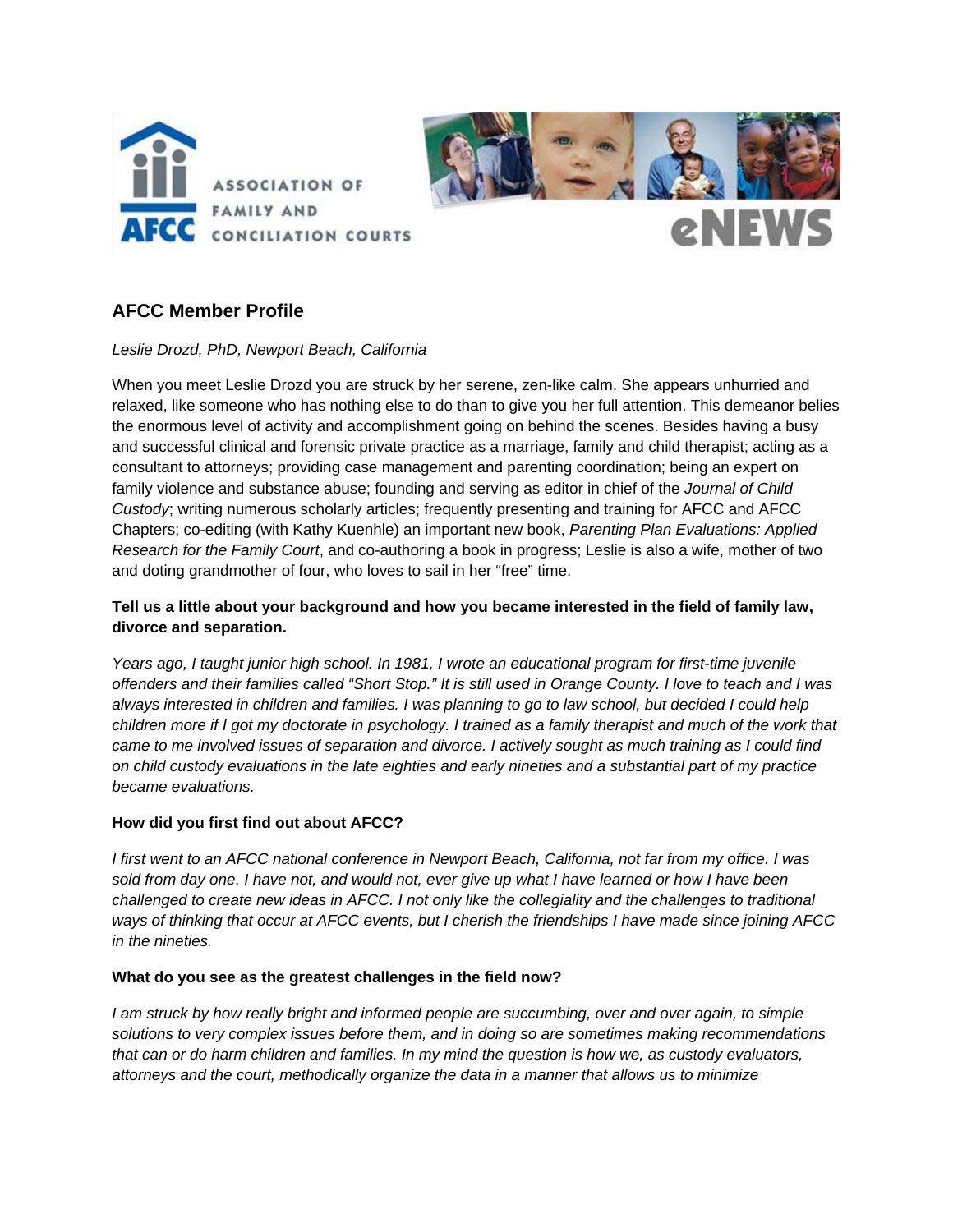*fast/intuitive thinking and maximize rational, methodological, logical thinking so as to offset inevitable biases. We need a paradigm shift.* 

# **Tell us more about this paradigm shift.**

*It is my observation that we are a crossroads—one in which a paradigm shift and a change in perception are called for. As we try to help the families before us, we need to shift from the world of "or" to the world of "and." In this world of "and," we need to form multiple hypotheses, consider multiple variables through multiple processes and procedures; consider the current research; and ultimately we need to come up with multiple solutions for the more and more complex problems these families present—with solutions that involve this and that, not this or that. The world of "or" is one of the past. The world of "and" is the one of the present and the future. Without such a paradigm shift, we will fail to provide the services these families need.* 

# **What would you like to see happen in the field ten years from now?**

*I would like to see everyone reading the literature and knowing how to make the distinction between "good" and "bad" research. I'd like to see those involved in high-conflict cases have a way to conceptualize and analyze the case before them, perhaps through the use of decision trees.* 

# **What advice would you give someone entering the field of family law today?**

*Hang out with the winners. Seek the best and brightest in the field—most of whom you will meet in AFCC. Immerse yourself in AFCC, not only for the professional relationships and knowledge you will gain, but also for the personal friendships you will develop.*